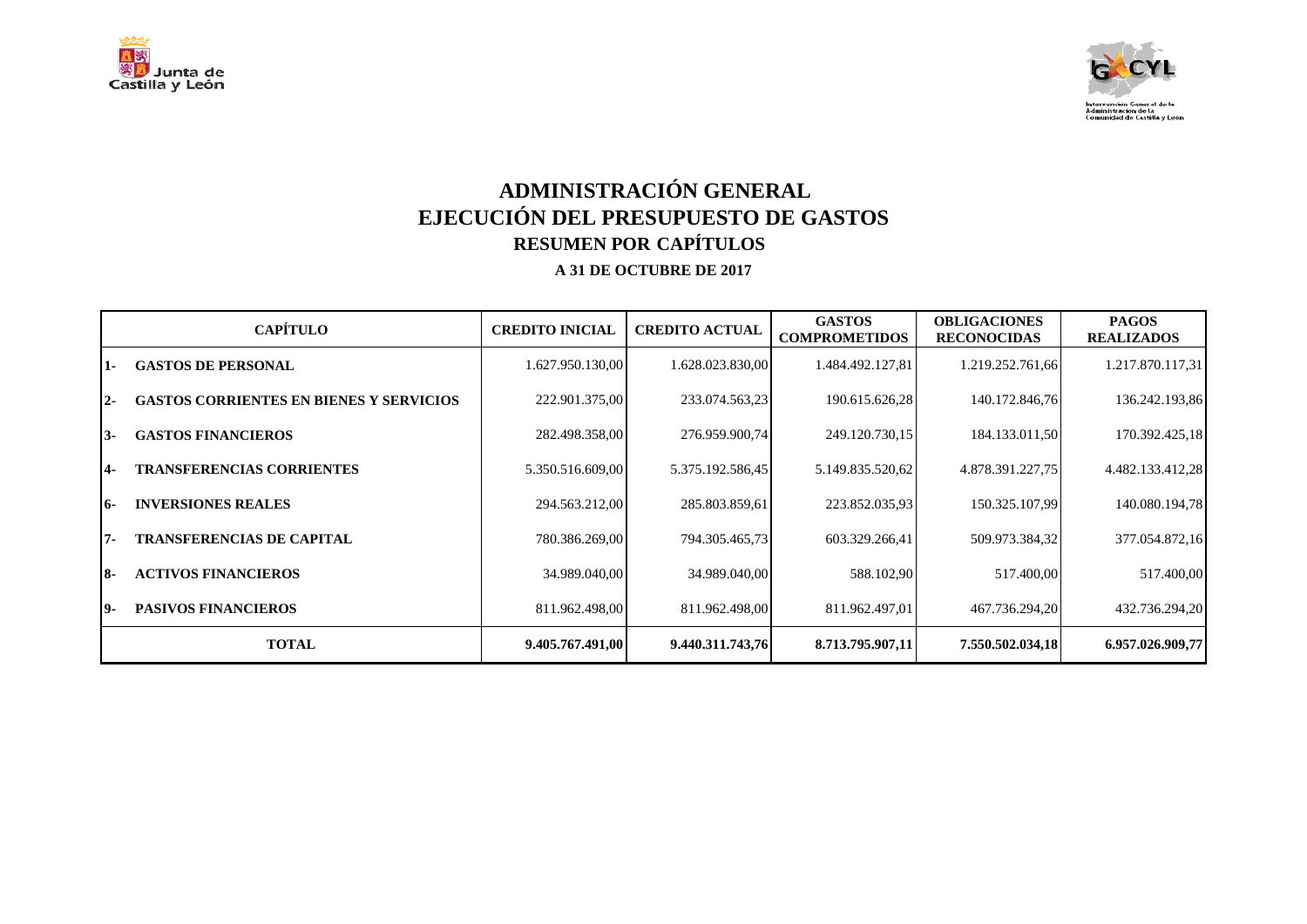



# **ADMINISTRACIÓN GENERAL EJECUCIÓN DEL PRESUPUESTO DE GASTOS RESUMEN POR SECCIONES**

| <b>SECCIÓN</b>                                           | <b>CREDITO INICIAL</b> | <b>CREDITO ACTUAL</b> | <b>GASTOS</b><br><b>COMPROMETIDOS</b> | <b>OBLIGACIONES</b><br><b>RECONOCIDAS</b> | <b>PAGOS</b><br><b>REALIZADOS</b> |
|----------------------------------------------------------|------------------------|-----------------------|---------------------------------------|-------------------------------------------|-----------------------------------|
| <b>01- DE LA PRESIDENCIA</b>                             | 121.954.374,00         | 122.140.062,00        | 98.799.194,85                         | 86.724.274,38                             | 69.390.106,22                     |
| 02- ECONOMÍA Y HACIENDA                                  | 241.861.836,00         | 248.832.621,29        | 208.373.109,39                        | 169.425.994,85                            | 127.750.364,82                    |
| 03- AGRICULTURA Y GANADERÍA                              | 406.371.348,00         | 406.371.348,00        | 256.763.603,70                        | 217.423.939,86                            | 200.288.374,48                    |
| <b>04- FOMENTO Y MEDIO AMBIENTE</b>                      | 515.529.672,00         | 515.965.422,04        | 451.832.059,32                        | 369.008.332,24                            | 357.937.518,28                    |
| 05- SANIDAD                                              | 3.316.343.426,00       | 3.316.343.426,00      | 3.305.831.605,36                      | 3.217.520.724,84                          | 2.929.001.761,70                  |
| 07- EDUCACIÓN                                            | 1.976.256.610,00       | 2.009.402.540,00      | 1.865.492.192,47                      | 1.462.456.717,50                          | 1.447.217.996,88                  |
| 08- EMPLEO                                               | 162.624.646,00         | 162.680.966,00        | 133.225.473,71                        | 111.537.319,36                            | 41.232.739,29                     |
| 09- FAMILIA E IGUALDAD DE OPORTUNIDADES                  | 571.377.330,00         | 572.117.884.91        | 567.766.106,87                        | 514.890.000.40                            | 447.198.064.95                    |
| 10- CULTURA Y TURISMO                                    | 120.206.234,00         | 120.324.764,81        | 104.027.042,27                        | 89.051.026,81                             | 76.460.576,29                     |
| <b>CORTES C.Y L. E INSTIT.PROPIAS COMUNIDAD</b><br>$20-$ | 30.596.491,00          | 30.596.491,00         | 30.596.491,00                         | 30.596.491,00                             | 30.596.491,00                     |
| 21- DEUDA PÚBLICA                                        | 1.018.801.455,00       | 1.011.692.148,71      | 983.848.968,74                        | 574.627.153,51                            | 525.886.567,19                    |
| 31- POLÍTICA AGRARIA COMÚN                               | 923.844.069,00         | 923.844.069,00        | 707.240.059,43                        | 707.240.059,43                            | 704.066.348,67                    |
| <b>TOTAL</b>                                             | 9.405.767.491,00       | 9.440.311.743,76      | 8.713.795.907,11                      | 7.550.502.034,18                          | 6.957.026.909,77                  |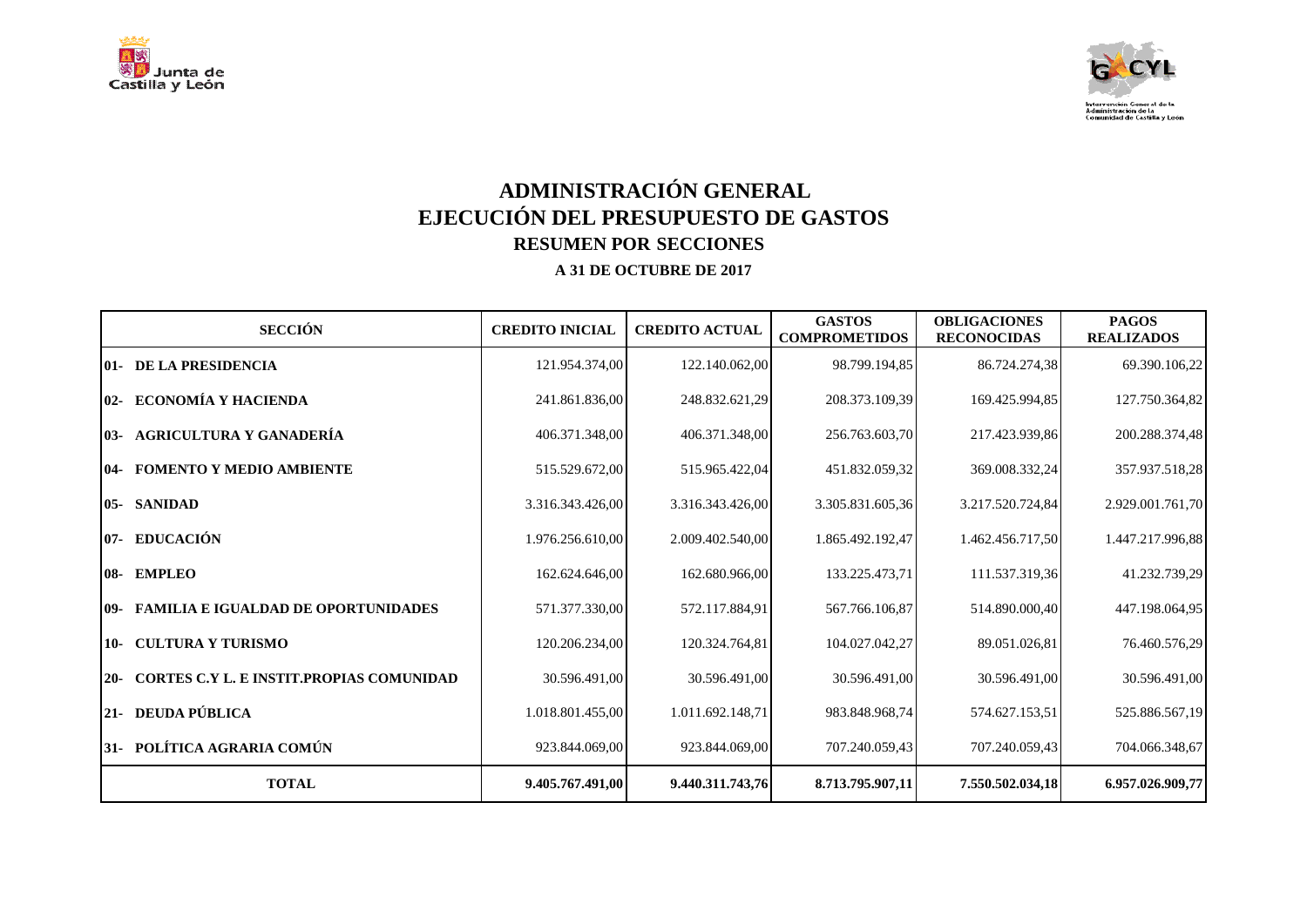



## **GERENCIA REGIONAL DE SALUD EJECUCIÓN DEL PRESUPUESTO DE GASTOS RESUMEN POR CAPÍTULOS A 31 DE OCTUBRE DE 2017**

|            | <b>CAPÍTULO</b>                                | <b>CREDITO INICIAL</b> | <b>CREDITO ACTUAL</b> | <b>GASTOS</b><br><b>COMPROMETIDOS</b> | <b>OBLIGACIONES</b><br><b>RECONOCIDAS</b> | <b>PAGOS</b><br><b>REALIZADOS</b> |
|------------|------------------------------------------------|------------------------|-----------------------|---------------------------------------|-------------------------------------------|-----------------------------------|
| $1 -$      | <b>GASTOS DE PERSONAL</b>                      | 1.743.367.718,00       | 1.743.367.718,00      | 1.447.759.700.87                      | 1.439.404.011,06                          | 1.439.402.196,10                  |
| $12-$      | <b>GASTOS CORRIENTES EN BIENES Y SERVICIOS</b> | 928.305.488,00         | 904.255.169,84        | 812.872.942,45                        | 777.585.005,42                            | 776.170.442,56                    |
| 13-        | <b>GASTOS FINANCIEROS</b>                      | 2.510.080,00           | 3.210.080,00          | 2.941.577,31                          | 2.941.577,31                              | 2.941.577,31                      |
| <b>14-</b> | <b>TRANSFERENCIAS CORRIENTES</b>               | 590.779.772.00         | 615.779.772,00        | 544.371.325,30                        | 542.216.189,94                            | 541.583.678,96                    |
| <b>16-</b> | <b>INVERSIONES REALES</b>                      | 118.924.200,00         | 125.931.700,00        | 67.900.973,30                         | 31.832.350,17                             | 31.653.834,72                     |
| $7 -$      | <b>TRANSFERENCIAS DE CAPITAL</b>               | 1.300.000,00           | 1.300.000,00          | 21.791,98                             | 21.791,98                                 | 21.791,98                         |
| <b>18-</b> | <b>ACTIVOS FINANCIEROS</b>                     | 936.314,00             | 936.314,00            | 302.154,87                            | 302.154,87                                | 299.274,87                        |
|            | <b>TOTAL</b>                                   | 3.386.123.572,00       | 3.394.780.753,84      | 2.876.170.466.08                      | 2.794.303.080.75                          | 2.792.072.796,50                  |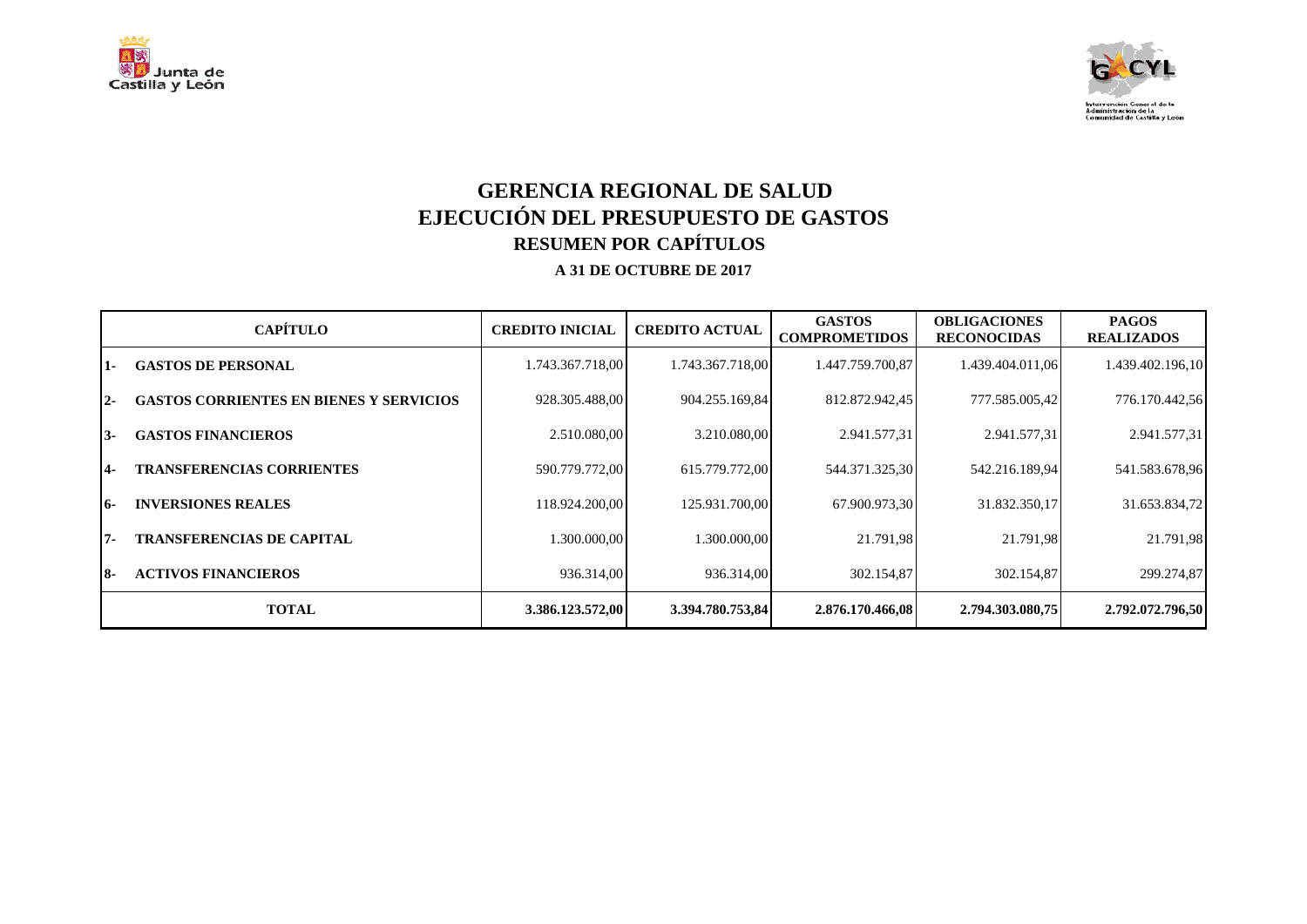



## **SERVICIO PÚBLICO DE EMPLEO EJECUCIÓN DEL PRESUPUESTO DE GASTOS RESUMEN POR CAPÍTULOS A 31 DE OCTUBRE DE 2017**

|            | <b>CAPÍTULO</b>                                | <b>CREDITO INICIAL</b> | <b>CREDITO ACTUAL</b> | <b>GASTOS</b><br><b>COMPROMETIDOS</b> | <b>OBLIGACIONES</b><br><b>RECONOCIDAS</b> | <b>PAGOS</b><br><b>REALIZADOS</b> |
|------------|------------------------------------------------|------------------------|-----------------------|---------------------------------------|-------------------------------------------|-----------------------------------|
| 1-         | <b>GASTOS DE PERSONAL</b>                      | 34.190.595,00          | 34.190.595,00         | 26.808.574,09                         | 26.808.574,09                             | 26.285.244,32                     |
| $2 -$      | <b>GASTOS CORRIENTES EN BIENES Y SERVICIOS</b> | 3.650.313,00           | 6.863.863.64          | 5.040.693.66                          | 3.101.145.96                              | 3.077.311,83                      |
| <b>14-</b> | <b>TRANSFERENCIAS CORRIENTES</b>               | 3.769.756.00           | 3.769.756.00          | 2.600.033,32                          | 2.600.033,32                              | 2.583.344,87                      |
| <b>16-</b> | <b>INVERSIONES REALES</b>                      | 35.369.480.00          | 28.511.296.67         | 16.878.915.70                         | 5.932.096.22                              | 5.852.607,40                      |
| $7 -$      | <b>TRANSFERENCIAS DE CAPITAL</b>               | 145.247.779.00         | 181.509.100.05        | 102.321.949.91                        | 69.838.523.84                             | 53.324.269,57                     |
| 18-        | <b>ACTIVOS FINANCIEROS</b>                     | 46.000,00              | 46.000,00             | 37.000,00                             | 37.000,00                                 | 37,000,00                         |
|            | <b>TOTAL</b>                                   | 222,273,923,00         | 254.890.611,36        | 153.687.166,68                        | 108.317.373,43                            | 91.159.777,99                     |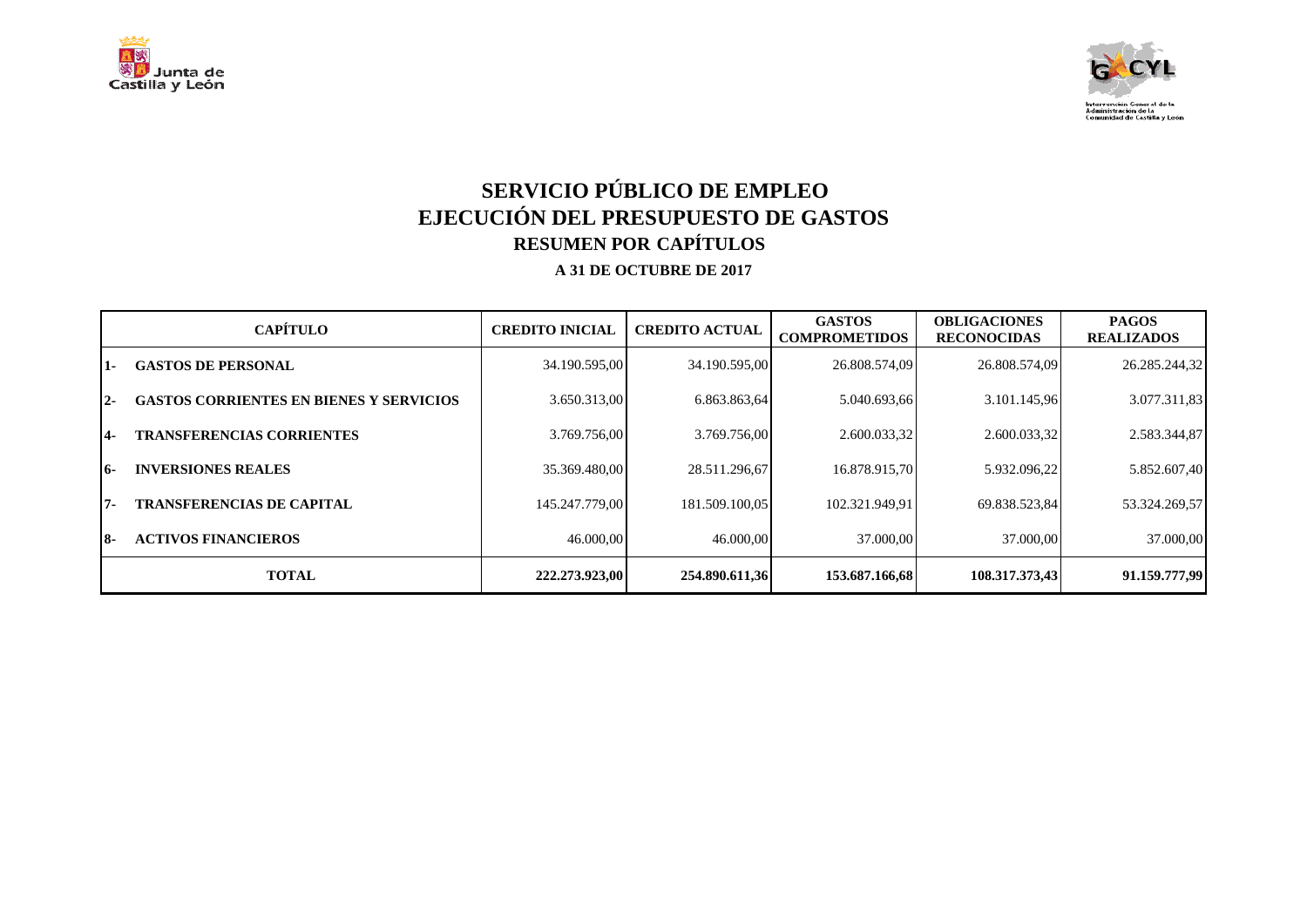



## **GERENCIA DE SERVICIOS SOCIALES EJECUCIÓN DEL PRESUPUESTO DE GASTOS RESUMEN POR CAPÍTULOS A 31 DE OCTUBRE DE 2017**

| <b>CAPÍTULO</b>                                         | <b>CREDITO INICIAL</b> | <b>CREDITO ACTUAL</b> | <b>GASTOS</b><br><b>COMPROMETIDOS</b> | <b>OBLIGACIONES</b><br><b>RECONOCIDAS</b> | <b>PAGOS</b><br><b>REALIZADOS</b> |
|---------------------------------------------------------|------------------------|-----------------------|---------------------------------------|-------------------------------------------|-----------------------------------|
| <b>GASTOS DE PERSONAL</b><br>11 -                       | 198.818.346,00         | 198.818.346,00        | 191.872.200,26                        | 157.697.605,12                            | 157.697.605,12                    |
| <b>GASTOS CORRIENTES EN BIENES Y SERVICIOS</b><br>$2 -$ | 210.434.833,00         | 206.415.337,76        | 197.901.619,18                        | 177.454.193.90                            | 173.394.197,64                    |
| <b>TRANSFERENCIAS CORRIENTES</b><br>14-                 | 471.683.834.00         | 494.844.055.66        | 357.292.955,32                        | 342.007.844.57                            | 333.295.582,54                    |
| <b>INVERSIONES REALES</b><br><b>16-</b>                 | 11.711.343,00          | 11.974.990.70         | 8.218.374,55                          | 4.835.913,24                              | 4.733.866,36                      |
| <b>TRANSFERENCIAS DE CAPITAL</b><br>l7-                 | 11.669.683,00          | 11.768.020,56         | 5.602.140,30                          | 5.122.818,14                              | 5.122.818,14                      |
| <b>ACTIVOS FINANCIEROS</b><br>18-                       | 100.000.00             | 100.000,00            | 61.575.00                             | 61.575,00                                 | 61.575,00                         |
| <b>TOTAL</b>                                            | 904.418.039.00         | 923.920.750.68        | 760.948.864.61                        | 687.179.949.97                            | 674.305.644.80                    |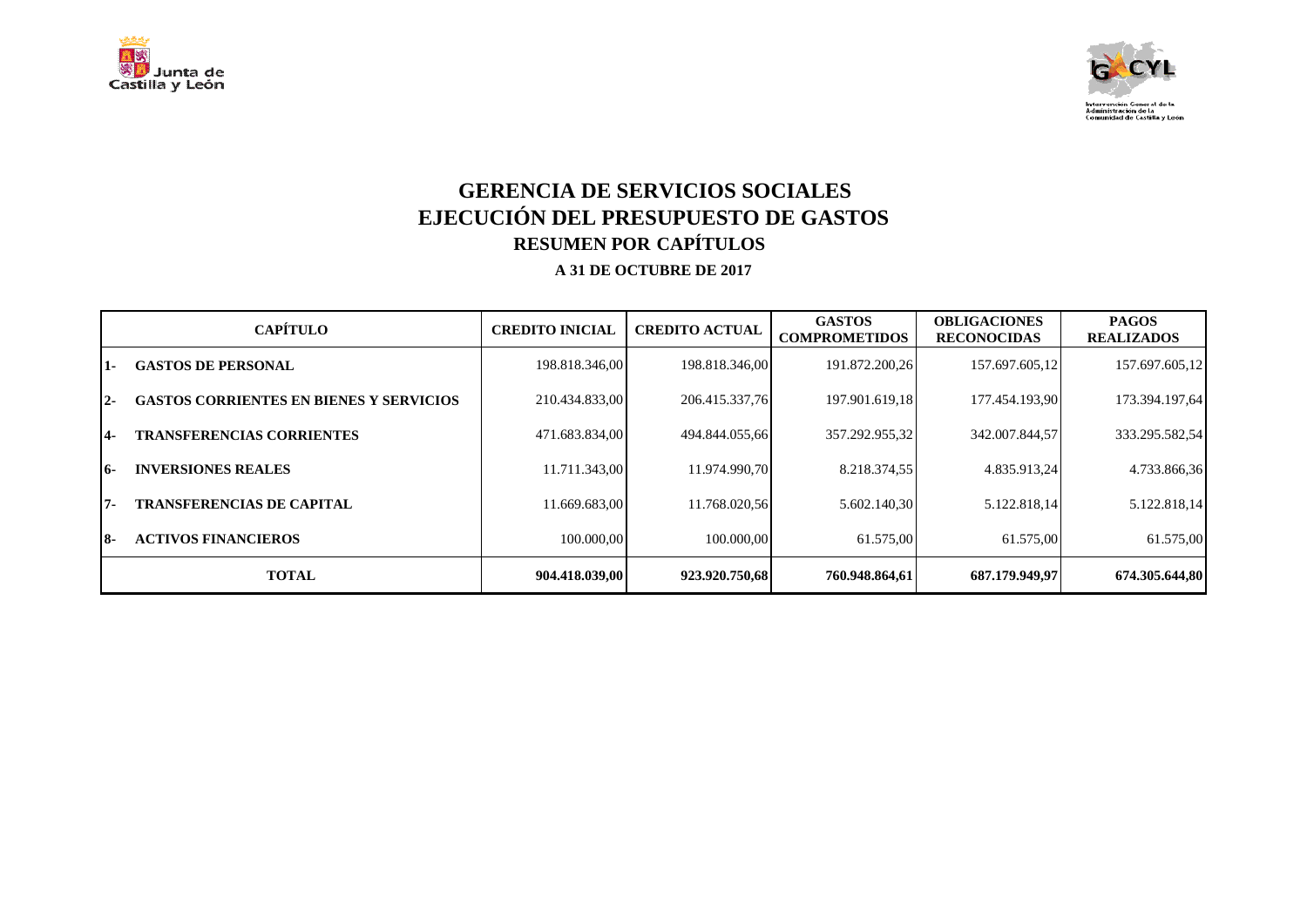



## **INSTITUTO TECNOLÓGICO AGRARIO EJECUCIÓN DEL PRESUPUESTO DE GASTOS RESUMEN POR CAPÍTULOS A 31 DE OCTUBRE DE 2017**

|      | <b>CAPÍTULO</b>                                | <b>CREDITO INICIAL</b> | <b>CREDITO ACTUAL</b> | <b>GASTOS</b><br><b>COMPROMETIDOS</b> | <b>OBLIGACIONES</b><br><b>RECONOCIDAS</b> | <b>PAGOS</b><br><b>REALIZADOS</b> |
|------|------------------------------------------------|------------------------|-----------------------|---------------------------------------|-------------------------------------------|-----------------------------------|
| $1-$ | <b>GASTOS DE PERSONAL</b>                      | 7.015.393,00           | 7.015.393,00          | 6.862.203,07                          | 5.455.338,63                              | 5.455.338,63                      |
| $2-$ | <b>GASTOS CORRIENTES EN BIENES Y SERVICIOS</b> | 1.134.718,00           | 1.398.218,00          | 1.225.679,94                          | 785.722,09                                | 763.114,43                        |
| 13-  | <b>GASTOS FINANCIEROS</b>                      | 1.430.062,00           | 1.433.603,40          | 1.212.773,71                          | 555.879,17                                | 549.073,05                        |
| 4-   | <b>TRANSFERENCIAS CORRIENTES</b>               | 350.000,00             | 82.958,60             | 10.000,00                             | 10.000,00                                 | 10.000,00                         |
| 16-  | <b>INVERSIONES REALES</b>                      | 40.085.429,00          | 40.085.429,00         | 20.588.118,00                         | 10.335.315,48                             | 9.641.485,13                      |
| 17-  | <b>TRANSFERENCIAS DE CAPITAL</b>               | 890.200,00             | 890.200,00            | 560.363,22                            | 204.703,60                                | 204.703,60                        |
| 18-  | <b>ACTIVOS FINANCIEROS</b>                     | 10.000.00              | 10.000.00             | 4.035,85                              | 4.035,85                                  | 4.035,85                          |
| 19-  | <b>PASIVOS FINANCIEROS</b>                     | 5.374.942,00           | 5.374.942,00          | 5.374.942,00                          | 0,00                                      | 0.00                              |
|      | <b>TOTAL</b>                                   | 56.290.744,00          | 56.290.744,00         | 35.838.115,79                         | 17.350.994,82                             | 16.627.750,69                     |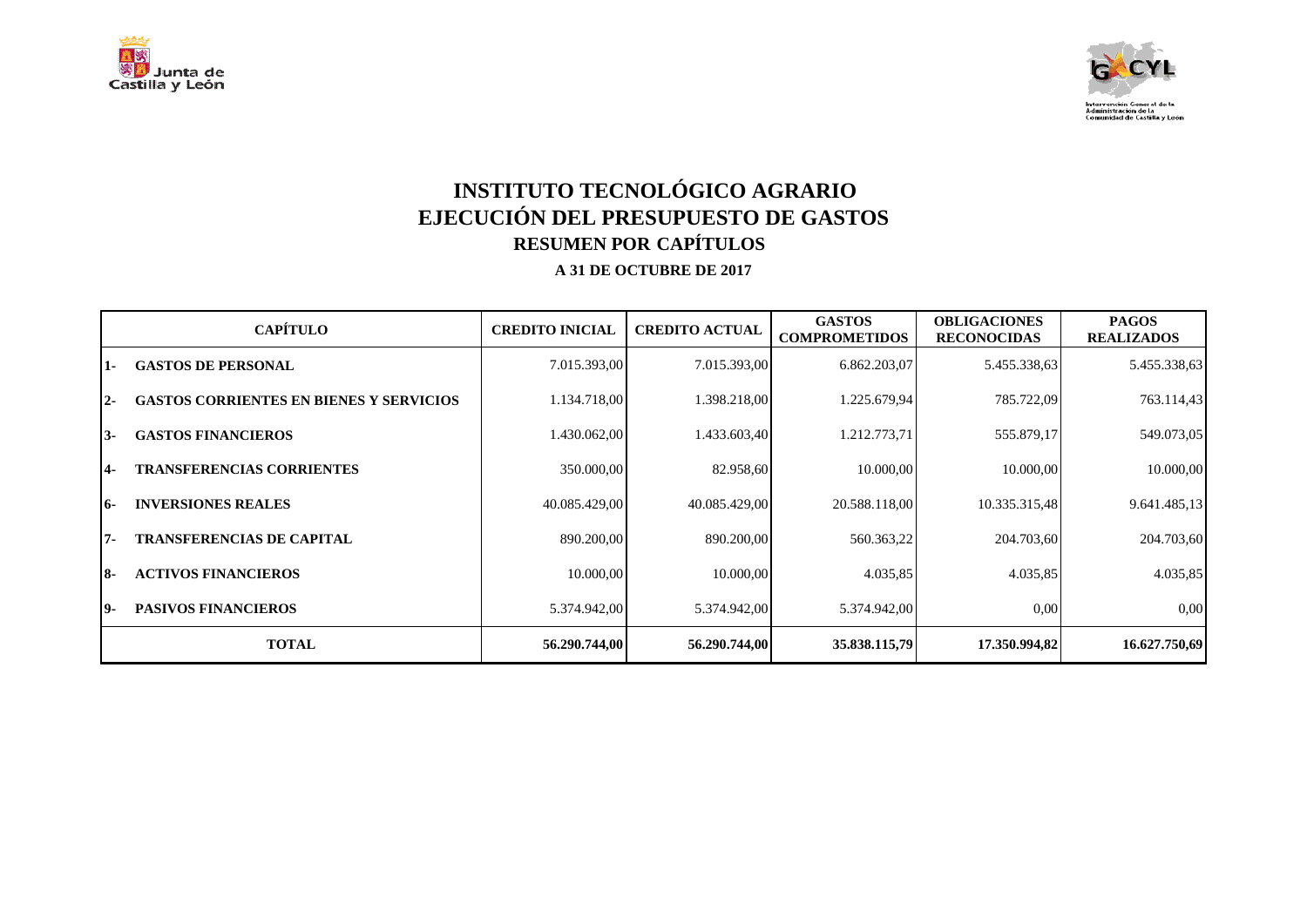



## **AGENC. INNOV. FINANC. E INTERN. EMP. CYL EJECUCIÓN DEL PRESUPUESTO DE GASTOS RESUMEN POR CAPÍTULOS A 31 DE OCTUBRE DE 2017**

|       | <b>CAPÍTULO</b>                                | <b>CREDITO INICIAL</b> | <b>CREDITO ACTUAL</b> | <b>GASTOS</b><br><b>COMPROMETIDOS</b> | <b>OBLIGACIONES</b><br><b>RECONOCIDAS</b> | <b>PAGOS</b><br><b>REALIZADOS</b> |
|-------|------------------------------------------------|------------------------|-----------------------|---------------------------------------|-------------------------------------------|-----------------------------------|
| 1-    | <b>GASTOS DE PERSONAL</b>                      | 11.038.525,00          | 11.038.525,00         | 8.456.235,05                          | 8.456.235,05                              | 8.456.235,05                      |
| $2 -$ | <b>GASTOS CORRIENTES EN BIENES Y SERVICIOS</b> | 8.178.803,00           | 8.178.803,00          | 6.365.626,02                          | 4.710.419,71                              | 4.710.419,71                      |
| I3-   | <b>GASTOS FINANCIEROS</b>                      | 4.260.000,00           | 4.260.000,00          | 3.800.697,71                          | 1.554.380,89                              | 1.541.986,43                      |
| 4-    | <b>TRANSFERENCIAS CORRIENTES</b>               | 30.000,00              | 30.000,00             | 12.000,00                             | 12.000,00                                 | 12.000,00                         |
| 16-   | <b>INVERSIONES REALES</b>                      | 30.224.520,00          | 29.983.520,00         | 19.181.104,48                         | 5.452.516,25                              | 5.452.516,25                      |
| I7-   | <b>TRANSFERENCIAS DE CAPITAL</b>               | 72.477.925,00          | 60.404.195,00         | 15.738.526,57                         | 8.915.782,96                              | 8.915.782,96                      |
| I8-   | <b>ACTIVOS FINANCIEROS</b>                     | 73.704.193,00          | 72.204.193.00         | 908.556.61                            | 908.556,61                                | 908.556,61                        |
| 19-   | <b>PASIVOS FINANCIEROS</b>                     | 118.093.000,00         | 118.093.000,00        | 118.081.595,58                        | 112.771.062,76                            | 112.700.099,71                    |
|       | <b>TOTAL</b>                                   | 318.006.966,00         | 304.192.236,00        | 172.544.342,02                        | 142.780.954,23                            | 142.697.596,72                    |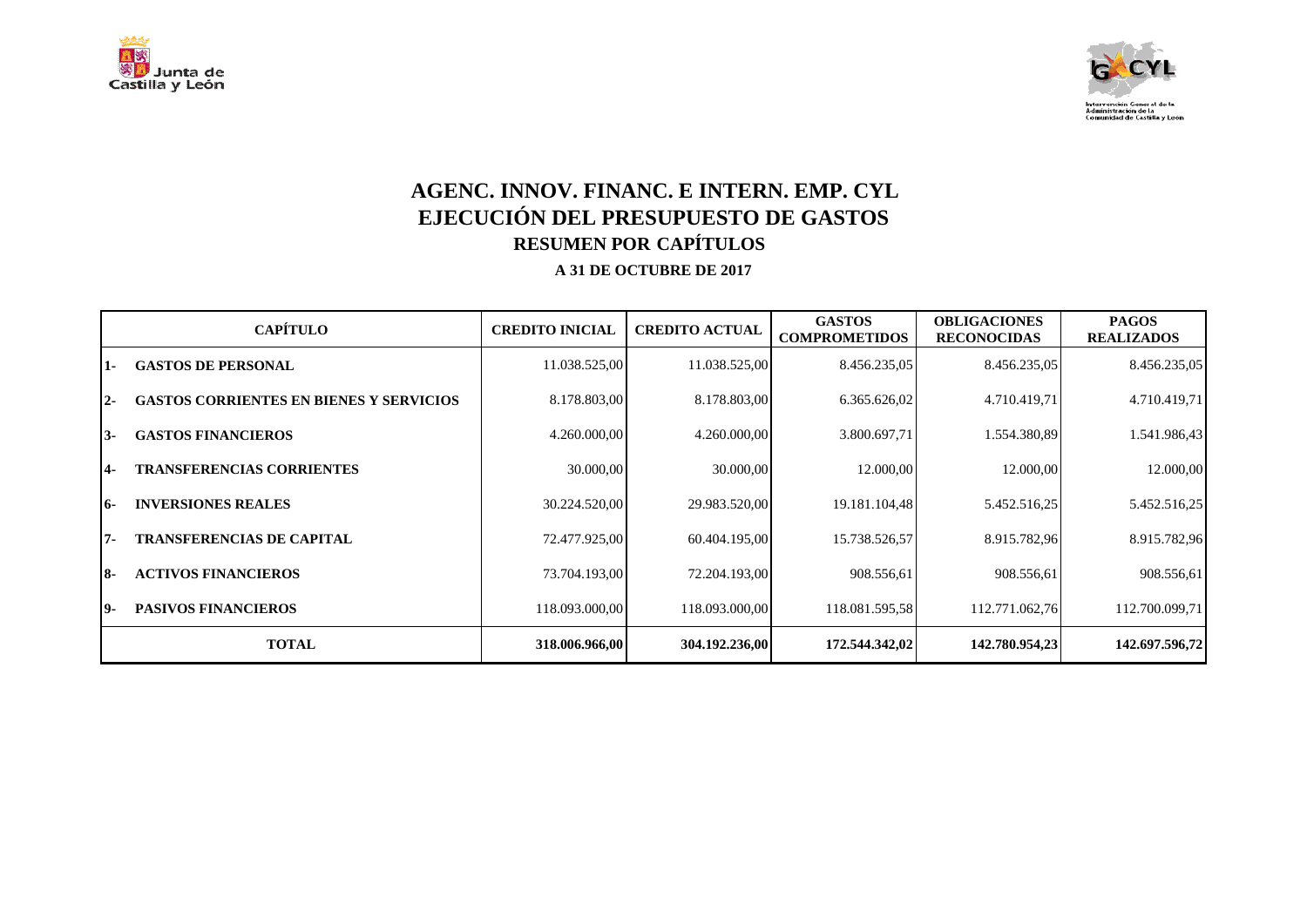



## **ENTE REGIONAL DE LA ENERGÍA EJECUCIÓN DEL PRESUPUESTO DE GASTOS RESUMEN POR CAPÍTULOS A 31 DE OCTUBRE DE 2017**

|       | <b>CAPÍTULO</b>                                | <b>CREDITO INICIAL</b> | <b>CREDITO ACTUAL</b> | <b>GASTOS</b><br><b>COMPROMETIDOS</b> | <b>OBLIGACIONES</b><br><b>RECONOCIDAS</b> | <b>PAGOS</b><br><b>REALIZADOS</b> |
|-------|------------------------------------------------|------------------------|-----------------------|---------------------------------------|-------------------------------------------|-----------------------------------|
| 1-    | <b>GASTOS DE PERSONAL</b>                      | 1.037.817,00           | 1.037.817,00          | 903.387,08                            | 903.387,08                                | 903.387,08                        |
| $2 -$ | <b>GASTOS CORRIENTES EN BIENES Y SERVICIOS</b> | 631.750.00             | 631.750,00            | 339.351.53                            | 203.591,37                                | 203.140,11                        |
| 16-   | <b>INVERSIONES REALES</b>                      | 923.458.00             | 923.458,00            | 288.750.78                            | 163.877.77                                | 163.877,77                        |
| 18-   | <b>ACTIVOS FINANCIEROS</b>                     | 4.808.00               | 4.808.00              | 2.000,00                              | 2.000,00                                  | 2.000,00                          |
|       | <b>TOTAL</b>                                   | 2.597.833,00           | 2.597.833,00          | 1.533.489,39                          | 1.272.856,22                              | 1.272.404,96                      |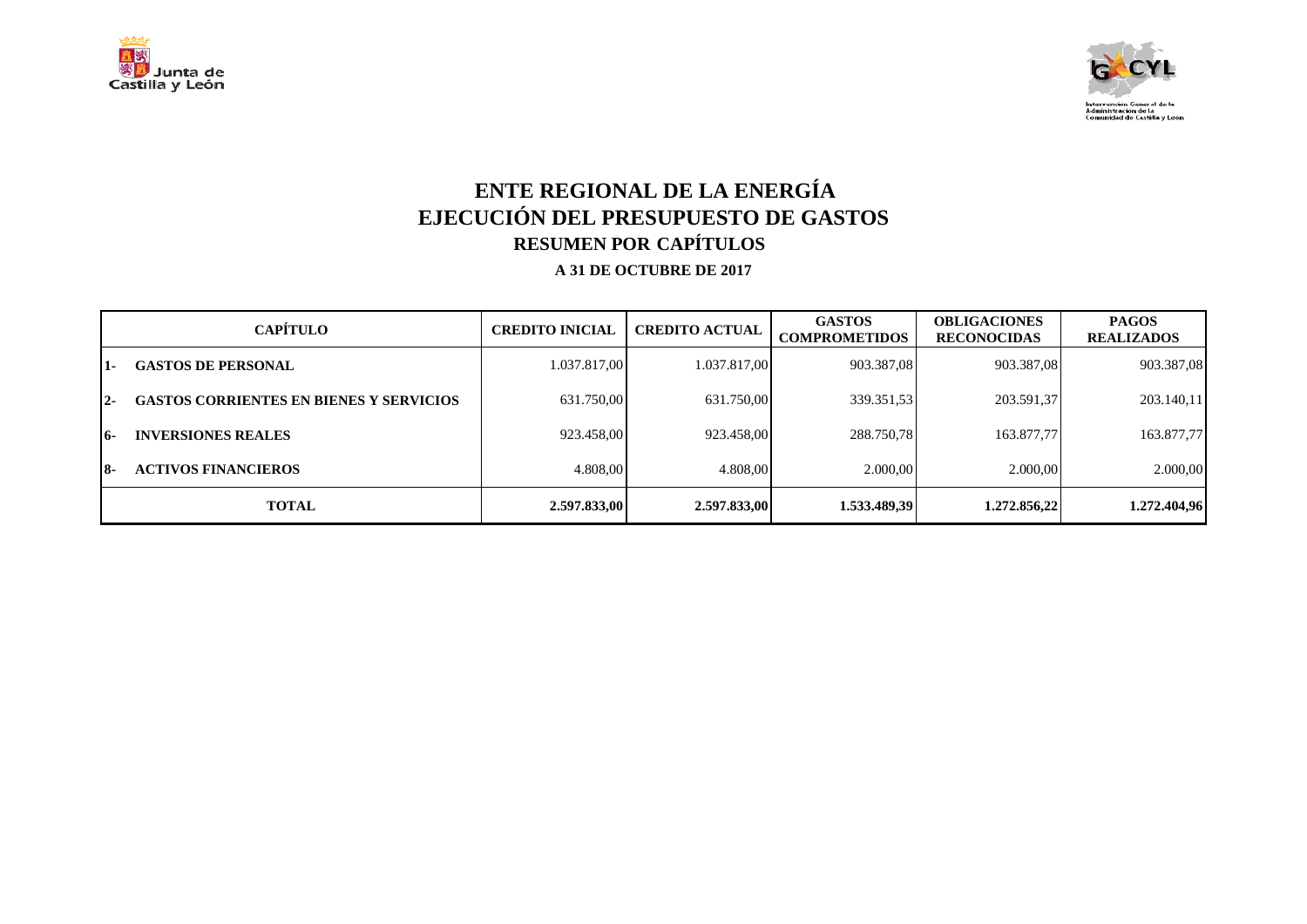



# **AGENC. CALIDAD SISTEMA UNIVERSITARIO CYL EJECUCIÓN DEL PRESUPUESTO DE GASTOS RESUMEN POR CAPÍTULOS**

|       | CAPÍTULO                                       | <b>CREDITO INICIAL</b> | <b>CREDITO ACTUAL</b> | <b>GASTOS</b><br><b>COMPROMETIDOS</b> | <b>OBLIGACIONES</b><br><b>RECONOCIDAS</b> | <b>PAGOS</b><br><b>REALIZADOS</b> |
|-------|------------------------------------------------|------------------------|-----------------------|---------------------------------------|-------------------------------------------|-----------------------------------|
| $1 -$ | <b>GASTOS DE PERSONAL</b>                      | 549.360,00             | 549.360,00            | 519.450.53                            | 428.059.73                                | 428.059,73                        |
| $12-$ | <b>GASTOS CORRIENTES EN BIENES Y SERVICIOS</b> | 604.789,00             | 604.789,00            | 349.156,90                            | 346.157,31                                | 339.237,66                        |
| 16-   | <b>INVERSIONES REALES</b>                      | 54.755,00              | 54.755,00             | 45.050,93                             | 12.951.67                                 | 12.951,67                         |
|       | <b>TOTAL</b>                                   | 1.208.904.00           | 1.208.904.00          | 913.658,36                            | 787.168.71                                | 780.249,06                        |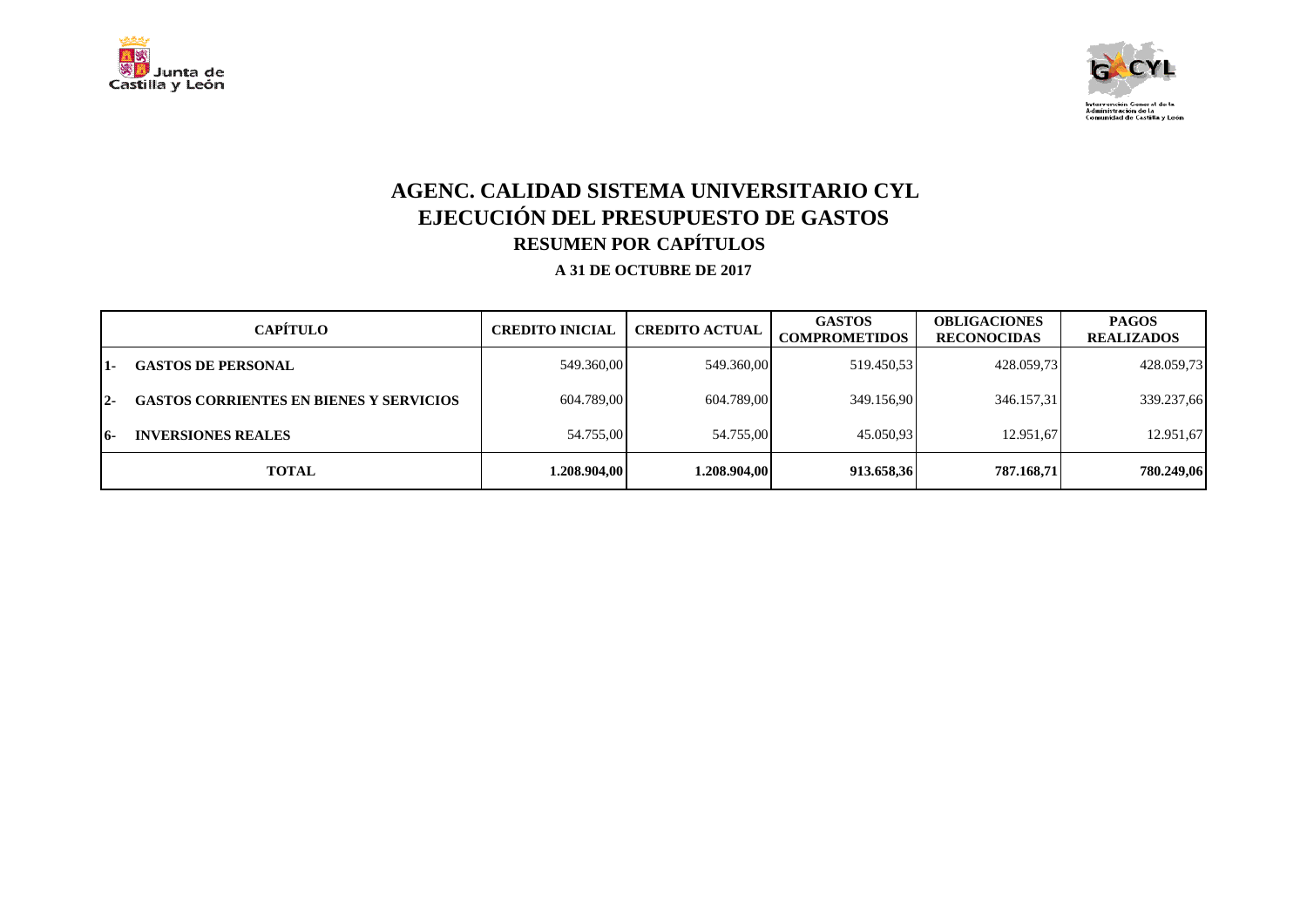



# **ADMINISTRACIÓN GENERAL EJECUCIÓN DEL PRESUPUESTO DE INGRESOS RESUMEN POR CAPÍTULOS**

|            | <b>CAPÍTULO</b>                                 | <b>PRESUPUESTO</b><br><b>INICIAL</b> | <b>MODIFICACIONES</b> | <b>PRESUPUESTO</b><br><b>DEFINITIVO</b> | <b>DERECHOS</b><br><b>LIQUIDADOS</b> | <b>INGRESOS</b><br><b>REALIZADOS</b> |
|------------|-------------------------------------------------|--------------------------------------|-----------------------|-----------------------------------------|--------------------------------------|--------------------------------------|
| 1-         | <b>IMPUESTOS DIRECTOS</b>                       | 2.103.890.370,00                     | 0,00                  | 2.103.890.370,00                        | 1.819.965.714,29                     | 1.796.733.126,55                     |
| $12-$      | <b>IMPUESTOS INDIRECTOS</b>                     | 3.262.310.140,00                     | 0,00                  | 3.262.310.140,00                        | 2.756.712.365,73                     | 2.742.173.697,05                     |
| 13-        | <b>TASAS, PRECIOS PUBLICOS Y OTROS INGRESOS</b> | 170.363.382,00                       | 18.000,00             | 170.381.382,00                          | 149.110.166,42                       | 116.892.780,75                       |
| <b>14-</b> | <b>TRANSFERENCIAS CORRIENTES</b>                | 2.354.347.689,00                     | 950.750,22            | 2.355.298.439,22                        | 1.964.725.813,92                     | 1.964.725.813,92                     |
| I5-        | <b>INGRESOS PATRIMONIALES</b>                   | 19.823.427,00                        | 0,00                  | 19.823.427,00                           | 10.302.862,23                        | 10.087.374,03                        |
| 16-        | <b>ENAJENACIÓN DE INVERSIONES REALES</b>        | 41.580.000,00                        | 0,00                  | 41.580.000,00                           | 23.735.468,72                        | 16.723.939,55                        |
| 17-        | <b>TRANSFERENCIAS CAPITAL</b>                   | 248.675.970,00                       | 520.556,54            | 249.196.526,54                          | 87.085.942,18                        | 84.988.370,18                        |
| I8-        | <b>ACTIVOS FINANCIEROS</b>                      | 870.846,00                           | 33.054.946,00         | 33.925.792,00                           | 2.522.944,63                         | 2.522.944,63                         |
| 19-        | <b>PASIVOS FINANCIEROS</b>                      | 1.203.905.667.00                     | 0,00                  | 1.203.905.667,00                        | 1.070.065.411,36                     | 1.024.069.689,69                     |
|            | <b>TOTAL</b>                                    | 9.405.767.491,00                     | 34.544.252,76         | 9.440.311.743,76                        | 7.884.226.689,48                     | 7.758.917.736,35                     |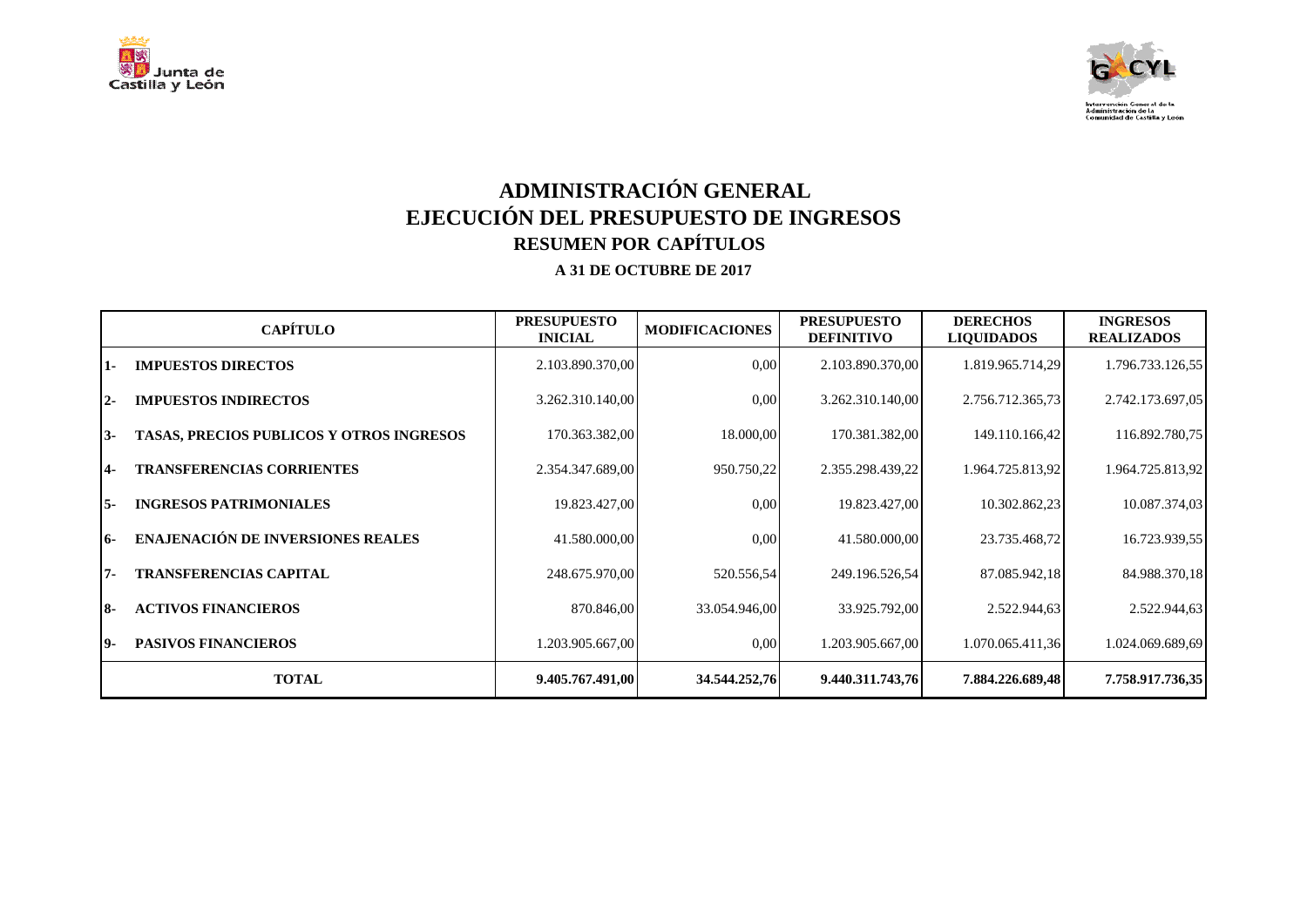



## **GERENCIA REGIONAL DE SALUD EJECUCIÓN DEL PRESUPUESTO DE INGRESOS RESUMEN POR CAPÍTULOS**

|      | <b>CAPÍTULO</b>                                 | <b>PRESUPUESTO</b><br><b>INICIAL</b> | <b>MODIFICACIONES</b> | <b>PRESUPUESTO</b><br><b>DEFINITIVO</b> | <b>DERECHOS</b><br><b>LIQUIDADOS</b> | <b>INGRESOS</b><br><b>REALIZADOS</b> |
|------|-------------------------------------------------|--------------------------------------|-----------------------|-----------------------------------------|--------------------------------------|--------------------------------------|
| 13-  | <b>TASAS, PRECIOS PUBLICOS Y OTROS INGRESOS</b> | 42.070.700.00                        | 1.729.681.84          | 43.800.381.84                           | 29.378.506,77                        | 29.378.506,77                        |
| $4-$ | <b>TRANSFERENCIAS CORRIENTES</b>                | 3.220.812.358.00                     | 0.00                  | 3.220.812.358.00                        | 2.957.052.054.93                     | 2.773.511.850,04                     |
| I5-  | <b>INGRESOS PATRIMONIALES</b>                   | 2.080.000.00                         | 0.00                  | 2.080.000.00                            | 768.294.28                           | 768.294,28                           |
| 17-  | <b>TRANSFERENCIAS CAPITAL</b>                   | 120.224.200.00                       | 6.927.500.00          | 127.151.700.00                          | 112.022.659.10                       | 95.320.336,97                        |
| 18-  | <b>ACTIVOS FINANCIEROS</b>                      | 936.314.00                           | 0.00                  | 936.314.00                              | 287.250.16                           | 287.250,16                           |
|      | <b>TOTAL</b>                                    | 3.386.123.572,00                     | 8.657.181.84          | 3.394.780.753.84                        | 3.099.508.765.24                     | 2.899.266.238.22                     |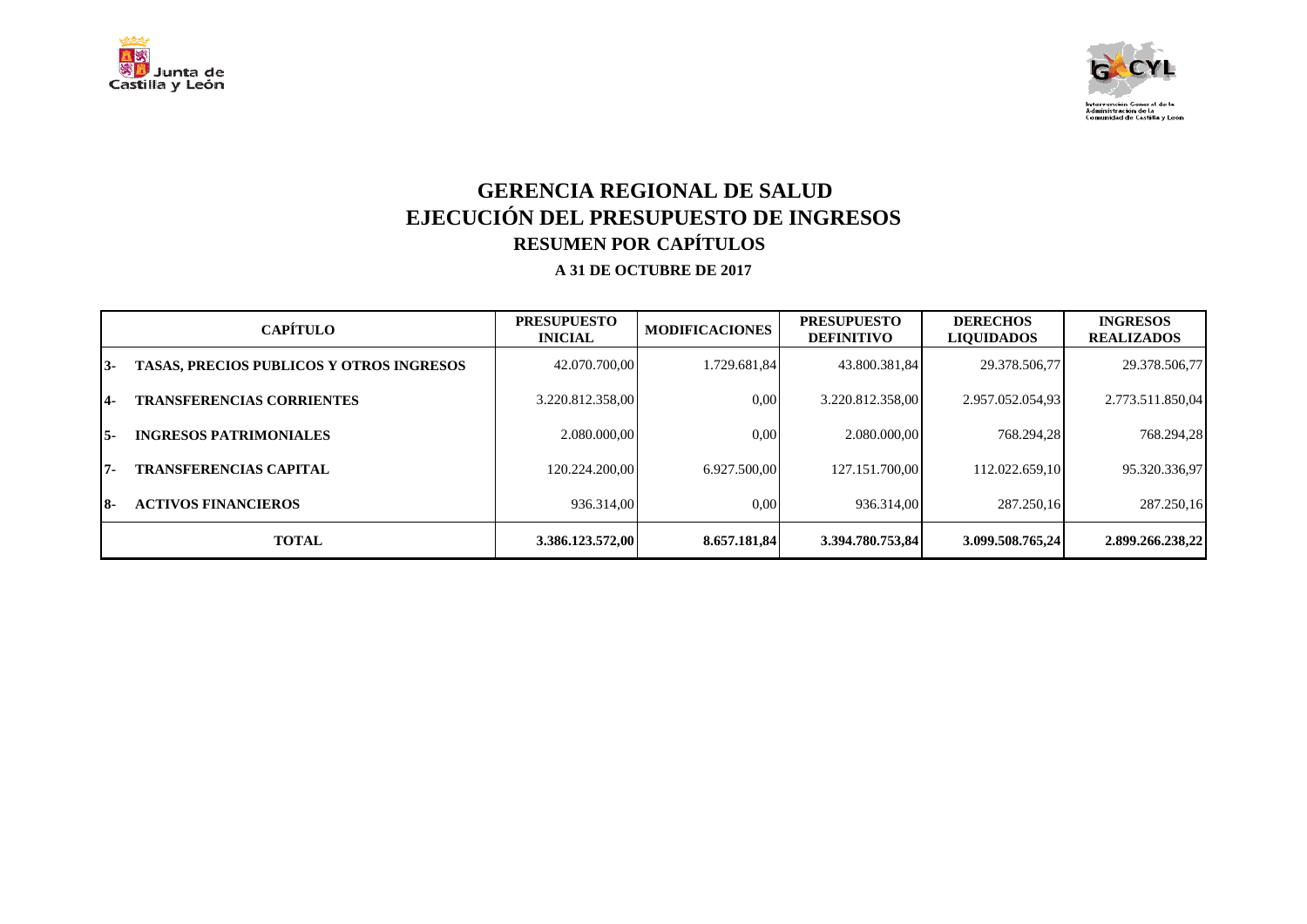



# **SERVICIO PÚBLICO DE EMPLEO EJECUCIÓN DEL PRESUPUESTO DE INGRESOS RESUMEN POR CAPÍTULOS**

|     | <b>CAPÍTULO</b>                                 | <b>PRESUPUESTO</b><br><b>INICIAL</b> | <b>MODIFICACIONES</b> | <b>PRESUPUESTO</b><br><b>DEFINITIVO</b> | <b>DERECHOS</b><br><b>LIQUIDADOS</b> | <b>INGRESOS</b><br><b>REALIZADOS</b> |
|-----|-------------------------------------------------|--------------------------------------|-----------------------|-----------------------------------------|--------------------------------------|--------------------------------------|
| 13- | <b>TASAS, PRECIOS PUBLICOS Y OTROS INGRESOS</b> | 691.500,00                           | 0.00                  | 691.500.00                              | 297.947.93                           | 289.124,80                           |
| 14- | <b>TRANSFERENCIAS CORRIENTES</b>                | 40.894.164,00                        | 0.00                  | 40.894.164.00                           | 4.898.393,82                         | 4.898.393,82                         |
| 15- | <b>INGRESOS PATRIMONIALES</b>                   | 25,000,00                            | 0.00                  | 25.000,00                               | 28.688.51                            | 28.688,51                            |
| 16- | <b>ENAJENACIÓN DE INVERSIONES REALES</b>        | 4.100.000.00                         | 0,00                  | 4.100.000.00                            | 2.713.281,93                         | 2.661.019,77                         |
| 17- | <b>TRANSFERENCIAS CAPITAL</b>                   | 176.517.259.00                       | 32.616.688.36         | 209.133.947,36                          | 69.387.658,96                        | 40.502.915,99                        |
| 18- | <b>ACTIVOS FINANCIEROS</b>                      | 46.000,00                            | 0.00                  | 46.000,00                               | 13.531,94                            | 13.531,94                            |
|     | <b>TOTAL</b>                                    | 222.273.923.00                       | 32.616.688,36         | 254.890.611.36                          | 77.339.503.09                        | 48.393.674,83                        |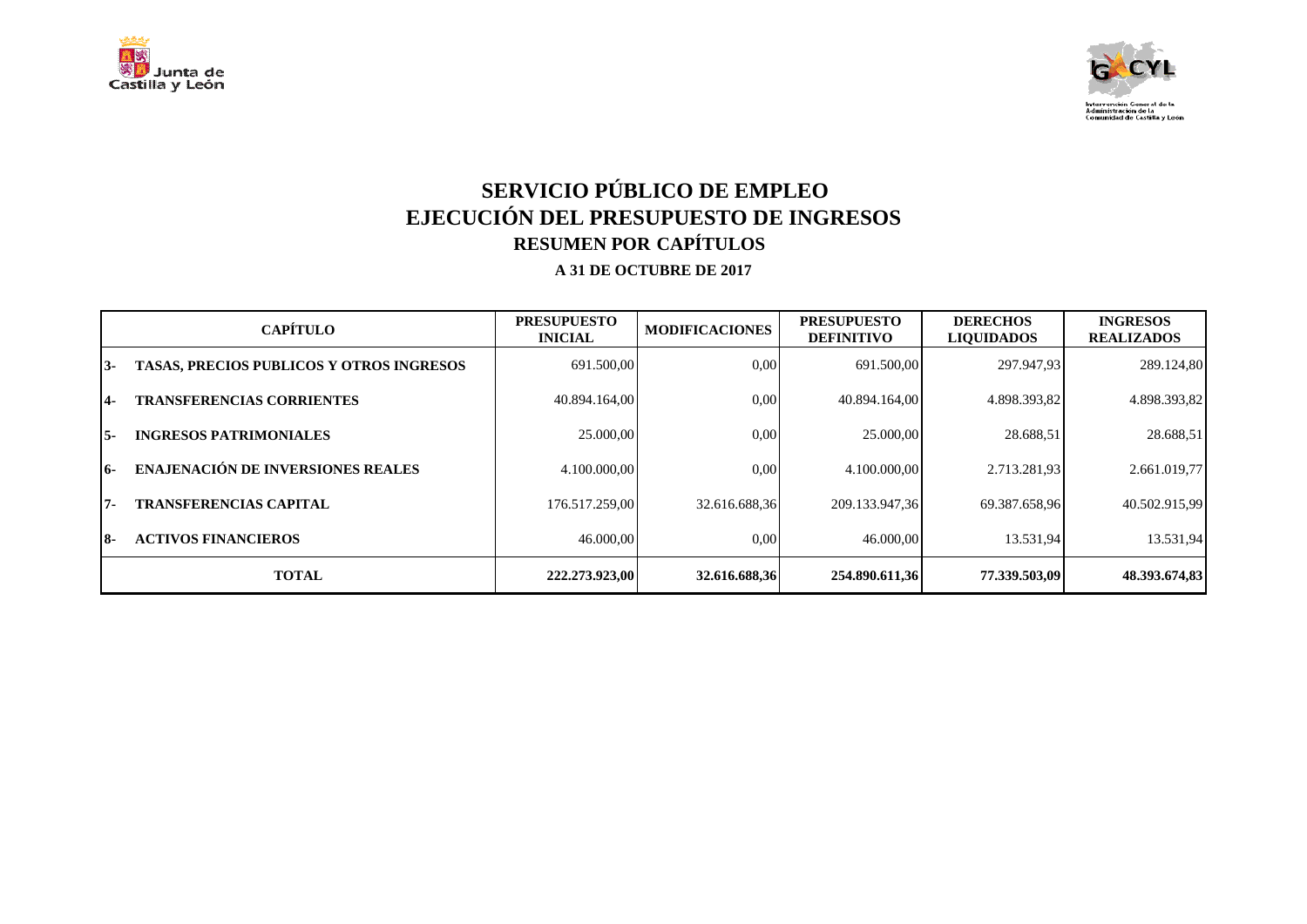



## **GERENCIA DE SERVICIOS SOCIALES EJECUCIÓN DEL PRESUPUESTO DE INGRESOS RESUMEN POR CAPÍTULOS**

|     | <b>CAPÍTULO</b>                                 | <b>PRESUPUESTO</b><br><b>INICIAL</b> | <b>MODIFICACIONES</b> | <b>PRESUPUESTO</b><br><b>DEFINITIVO</b> | <b>DERECHOS</b><br><b>LIOUIDADOS</b> | <b>INGRESOS</b><br><b>REALIZADOS</b> |
|-----|-------------------------------------------------|--------------------------------------|-----------------------|-----------------------------------------|--------------------------------------|--------------------------------------|
| 13- | <b>TASAS, PRECIOS PUBLICOS Y OTROS INGRESOS</b> | 78.434.573.00                        | 0.00                  | 78.434.573.00                           | 62.023.217.73                        | 61.955.870,72                        |
| 14- | <b>TRANSFERENCIAS CORRIENTES</b>                | 802.452.440,00                       | 19.473.542.90         | 821.925.982,90                          | 632.981.506,64                       | 607.053.624,25                       |
| 15- | <b>INGRESOS PATRIMONIALES</b>                   | 50.000,00                            | 0.00                  | 50.000,00                               | 14.659,10                            | 14.659,10                            |
| 16- | <b>ENAJENACIÓN DE INVERSIONES REALES</b>        | 0.00                                 | 0.00                  | 0.00                                    | 160.979.13                           | 160.979,13                           |
| 17- | <b>TRANSFERENCIAS CAPITAL</b>                   | 23.381.026,00                        | 29.168.78             | 23.410.194.78                           | 11.008.750.00                        | 11.008.750,00                        |
| I8- | <b>ACTIVOS FINANCIEROS</b>                      | 100.000.00                           | 0.00                  | 100.000.00                              | 61.575,00                            | 17.400,08                            |
|     | <b>TOTAL</b>                                    | 904.418.039.00                       | 19.502.711.68         | 923.920.750.68                          | 706.250.687.60                       | 680.211.283,28                       |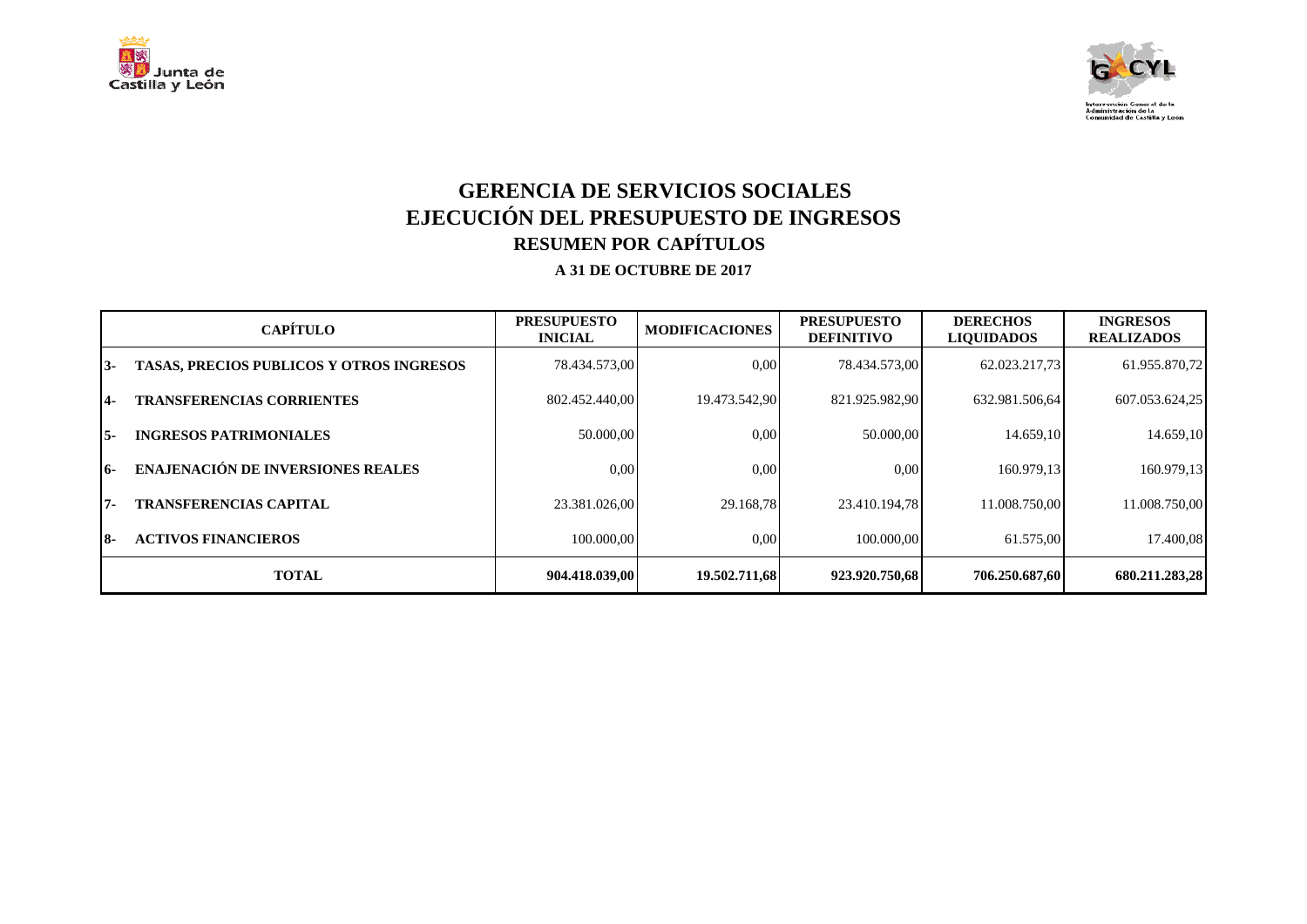



# **INSTITUTO TECNOLÓGICO AGRARIO EJECUCIÓN DEL PRESUPUESTO DE INGRESOS RESUMEN POR CAPÍTULOS**

|     | <b>CAPÍTULO</b>                                 | <b>PRESUPUESTO</b><br><b>INICIAL</b> | <b>MODIFICACIONES</b> | <b>PRESUPUESTO</b><br><b>DEFINITIVO</b> | <b>DERECHOS</b><br><b>LIQUIDADOS</b> | <b>INGRESOS</b><br><b>REALIZADOS</b> |
|-----|-------------------------------------------------|--------------------------------------|-----------------------|-----------------------------------------|--------------------------------------|--------------------------------------|
| 13- | <b>TASAS, PRECIOS PUBLICOS Y OTROS INGRESOS</b> | 1.820.000,00                         | 0.00                  | 1.820.000.00                            | 777.541.19                           | 734.330,95                           |
| 14- | <b>TRANSFERENCIAS CORRIENTES</b>                | 6.682.611,00                         | 0.00                  | 6.682.611,00                            | 4.985.175,24                         | 4.985.175,24                         |
| 15- | <b>INGRESOS PATRIMONIALES</b>                   | 1.427.562.00                         | 0.00                  | 1.427.562.00                            | 1.852.321.18                         | 1.785.735,63                         |
| 16- | <b>ENAJENACIÓN DE INVERSIONES REALES</b>        | 100.000.00                           | 0.00                  | 100.000.00                              | 10.541,48                            | 10.541,48                            |
| 17- | <b>TRANSFERENCIAS CAPITAL</b>                   | 40.875.629,00                        | 0.00                  | 40.875.629.00                           | 11.137.973,47                        | 8.930.481,30                         |
| I8- | <b>ACTIVOS FINANCIEROS</b>                      | 5.384.942,00                         | 0.00                  | 5.384.942.00                            | 361.535,85                           | 333.785,85                           |
|     | <b>TOTAL</b>                                    | 56.290.744,00                        | 0,00                  | 56.290.744.00                           | 19.125.088.41                        | 16.780.050.45                        |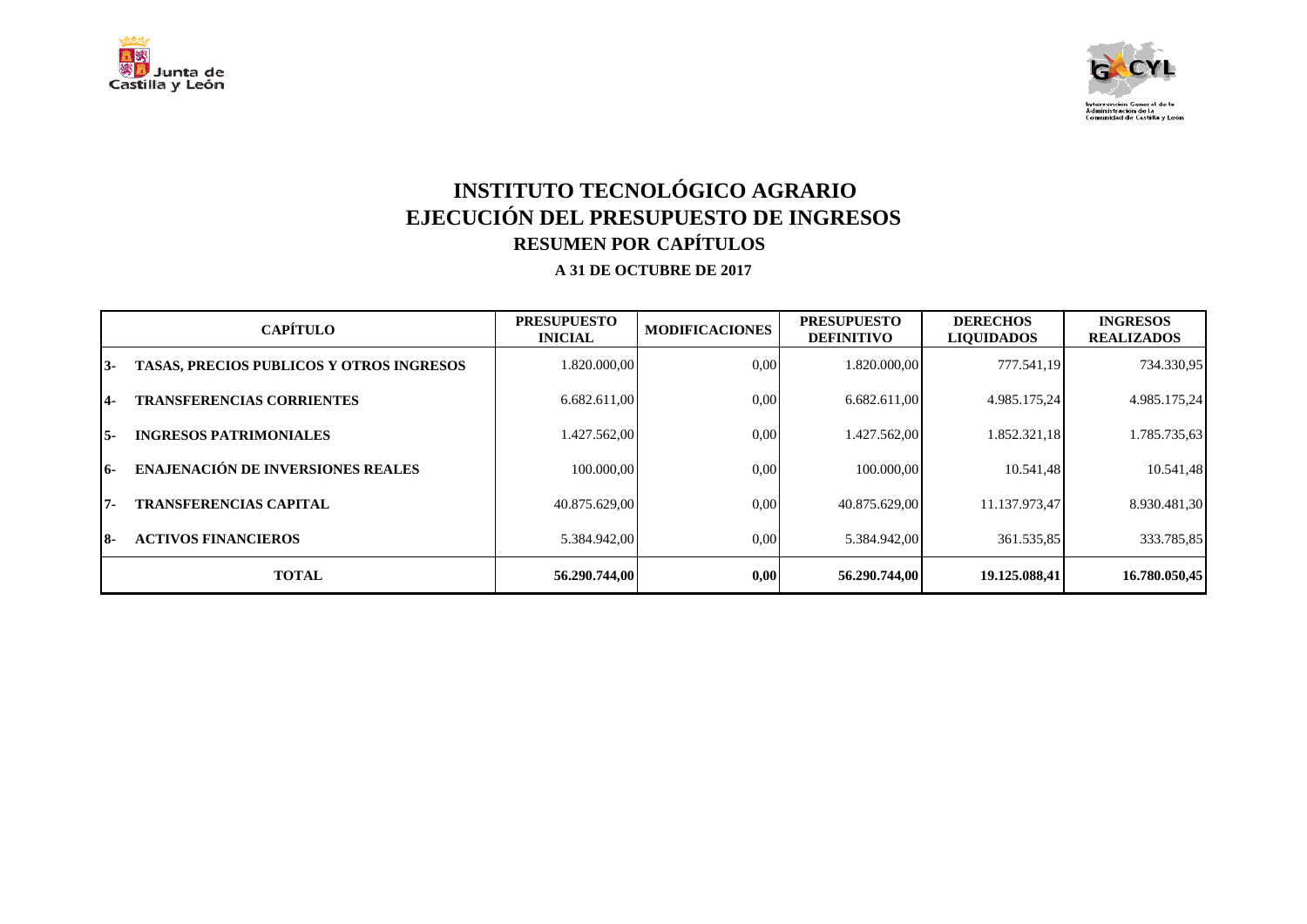



## **AGENC. INNOV. FINANC. E INTERN. EMP. CYL EJECUCIÓN DEL PRESUPUESTO DE INGRESOS RESUMEN POR CAPÍTULOS**

|     | <b>CAPÍTULO</b>                                 | <b>PRESUPUESTO</b><br><b>INICIAL</b> | <b>MODIFICACIONES</b> | <b>PRESUPUESTO</b><br><b>DEFINITIVO</b> | <b>DERECHOS</b><br><b>LIQUIDADOS</b> | <b>INGRESOS</b><br><b>REALIZADOS</b> |
|-----|-------------------------------------------------|--------------------------------------|-----------------------|-----------------------------------------|--------------------------------------|--------------------------------------|
| 13- | <b>TASAS, PRECIOS PUBLICOS Y OTROS INGRESOS</b> | 5.363.920,00                         | 0.00                  | 5.363.920,00                            | 3.232.551,25                         | 2.245.290,93                         |
| 14- | <b>TRANSFERENCIAS CORRIENTES</b>                | 12.169.908,00                        | 0.00                  | 12.169.908,00                           | 2.317.443,00                         | 2.317.443,00                         |
| 15- | <b>INGRESOS PATRIMONIALES</b>                   | 5.973.500,00                         | 0.00                  | 5.973.500,00                            | 4.930.437,34                         | 3.710.312.59                         |
| 16- | <b>ENAJENACIÓN DE INVERSIONES REALES</b>        | 4.408.000.00                         | 0.00                  | 4.408.000.00                            | 4.092.360,55                         | 1.083.707,62                         |
| 17- | <b>TRANSFERENCIAS CAPITAL</b>                   | 122.711.638.00                       | 13.814.730,00-        | 108.896.908,00                          | 36.079.142,20                        | 36.079.142,20                        |
| 18- | <b>ACTIVOS FINANCIEROS</b>                      | 117.380.000.00                       | 0.00                  | 117.380.000.00                          | 116.159.858.55                       | 113.732.989,53                       |
| 19- | <b>PASIVOS FINANCIEROS</b>                      | 50.000.000.00                        | 0.00                  | 50.000.000.00                           | 0,00                                 | 0,00                                 |
|     | <b>TOTAL</b>                                    | 318.006.966,00                       | 13.814.730,00-        | 304.192.236,00                          | 166.811.792,89                       | 159.168.885,87                       |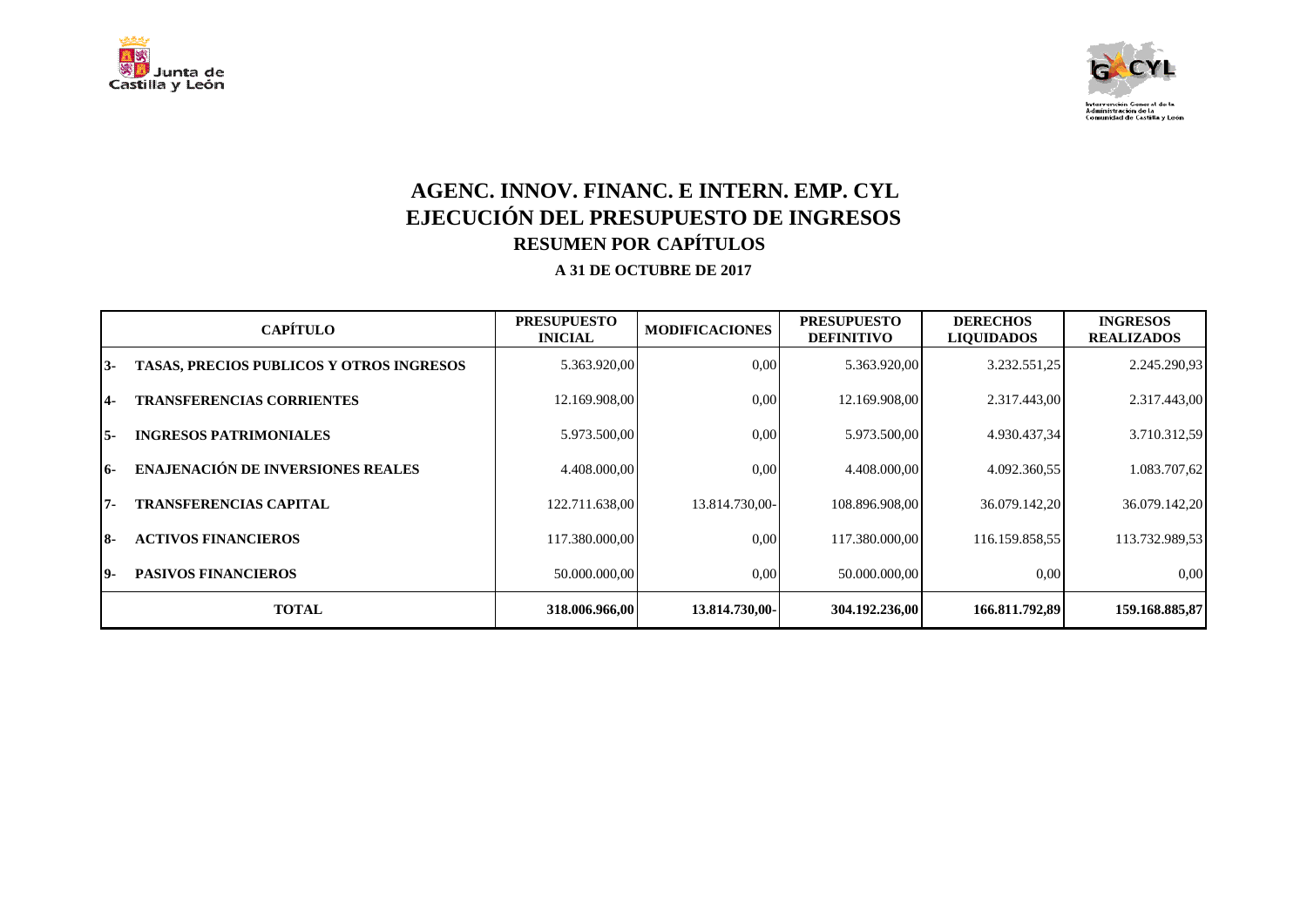



# **ENTE REGIONAL DE LA ENERGÍA EJECUCIÓN DEL PRESUPUESTO DE INGRESOS RESUMEN POR CAPÍTULOS**

|       | <b>CAPÍTULO</b>                                 | <b>PRESUPUESTO</b><br><b>INICIAL</b> | <b>MODIFICACIONES</b> | <b>PRESUPUESTO</b><br><b>DEFINITIVO</b> | <b>DERECHOS</b><br><b>LIQUIDADOS</b> | <b>INGRESOS</b><br><b>REALIZADOS</b> |
|-------|-------------------------------------------------|--------------------------------------|-----------------------|-----------------------------------------|--------------------------------------|--------------------------------------|
| $13-$ | <b>TASAS, PRECIOS PUBLICOS Y OTROS INGRESOS</b> | 184.000,00                           | 0,00                  | 184.000.00                              | 116.091.21                           | 4.713.01                             |
| 14-   | <b>TRANSFERENCIAS CORRIENTES</b>                | 1.204.567,00                         | 0.00                  | 1.204.567.00                            | 994.987.46                           | 383.885,64                           |
| 15-   | <b>INGRESOS PATRIMONIALES</b>                   | 281.000.00                           | 0.00                  | 281.000.00                              | 98.718.60                            | 75.497,80                            |
| 17-   | <b>TRANSFERENCIAS CAPITAL</b>                   | 807.266.00                           | 0.00                  | 807.266.00                              | 655.083.82                           | 424.988.64                           |
| 18-   | <b>ACTIVOS FINANCIEROS</b>                      | 121.000.00                           | 0,00                  | 121.000.00                              | 11.731.73                            | 11.731,73                            |
|       | <b>TOTAL</b>                                    | 2.597.833,00                         | 0,00                  | 2.597.833,00                            | 1.876.612,82                         | 900.816,82                           |